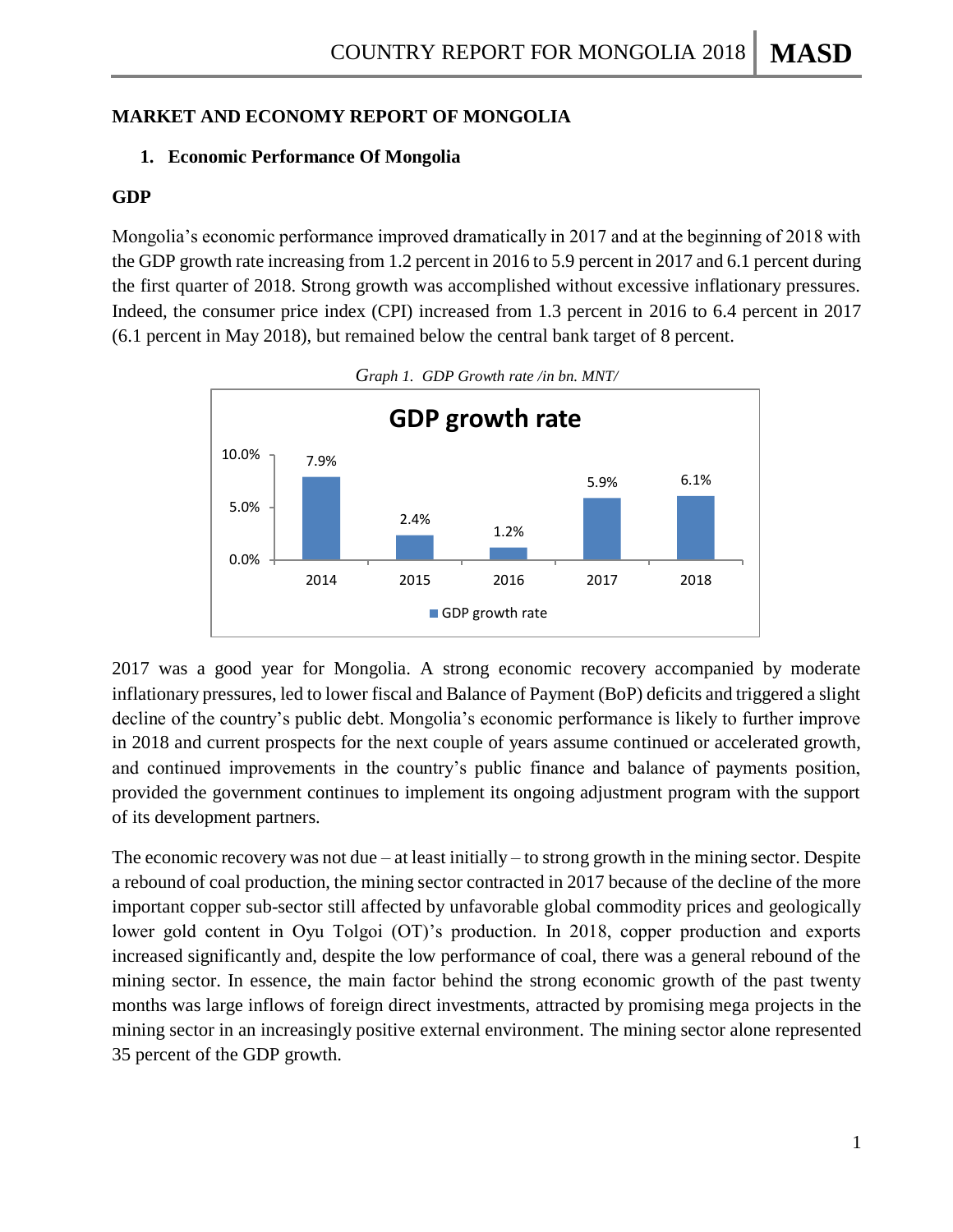## **Total state budget**

At the end of the reporting period, amount of total equilibrated budget revenue and subsidies stood at MNT 5,207 billion, while the amount of total expenditures and net debt stood at MNT 7,711 billion, thus bringing the total equilibrated budget balance at MNT 2,053 billion in deficit. The deficit of equilibrated balance of total budget rose by MNT 555 billion over the same period of the previous year, which is mainly due to the expenditure growth of 8.6 percent and a slight increase of 1.1 percent in revenue.



As part of the "Extended Fund Facility" the IMF, international organizations and donor countries have agreed to provide access to 5.5 billion USD and the funds are planned to be expended to improve not only the budget deficit but also the balance of payment deficit. Increased flow of foreign direct investment related to the Oyu Tolgoi Underground Project, as well as other mining infrastructure investments, is forecasted to lead to greater surpluses in the financial account.

After successfully paying the 500 million USD of Chinggis Bond in January, 2018, there's a significant need to minimize the negative effects of the looming payments of the Dim Sum Bond (1) billion CNY or 161.2 million USD) and the 300 million USD loan from Credit Suisse and upcoming bond principles.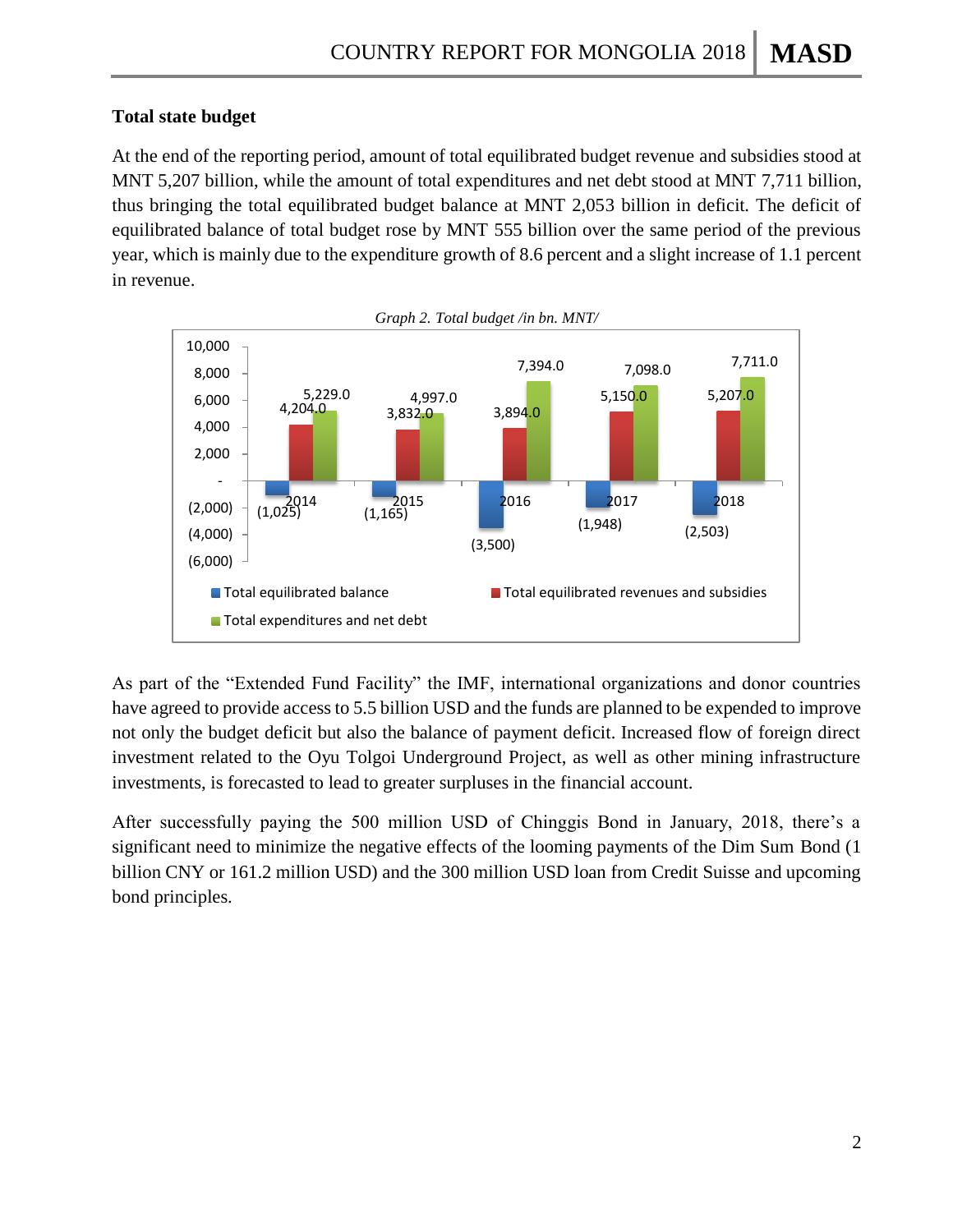## **Foreign trade**

As of December 2017, total trade turnover increased by 27% (or USD 2,262 million) from that of the previous year and reached USD 10,536 million. Total exports increased by 26% (or USD 1,284 million) and imports by 29% (or USD 977 million). During this period, as export surpassed import by USD 1,865 million, trade balance recorded a surplus that is USD 307 million higher than that of the previous year.





The balance of trade paid in hard currency, in the first 12 months of 2017, recorded a surplus of USD 2,051 million, which is USD 433 million higher than that of the previous year.

**Exports** As of December 2017, total exports increased by 26% (or USD 1,284 million) from that of the previous year. The increase in exports of mining products explain 26 percentage points and other sectors exports products explain 0.1 percentage points of the total export growth. The weight of mining products in total exports increased by 3 percentage points, while manufacturing goods decreased by 2 percentage points.

Changes in the quantity of foreign goods trade increased exports in 2017 by USD 345 million, while USD 940 million increases were driven by the price changes. Increases in export price and export quantity of mining products, especially the coal export, resulted in the increase of USD 1,280 million. Export price and quantity increases of animal products resulted in increase of USD 63 million. Despite the increase in export quantity of manufacturing products, the decrease in export price resulted in a decrease of USD 49 million.

**Imports** As of the first 12 months of 2017, total import increased by 29% (or USD 977 million) from that of the previous year. Capital goods explain 16 percentage points, fuels explain 8 percentage points and consumer goods explain 4 percentage points of the total import growth. Contribution of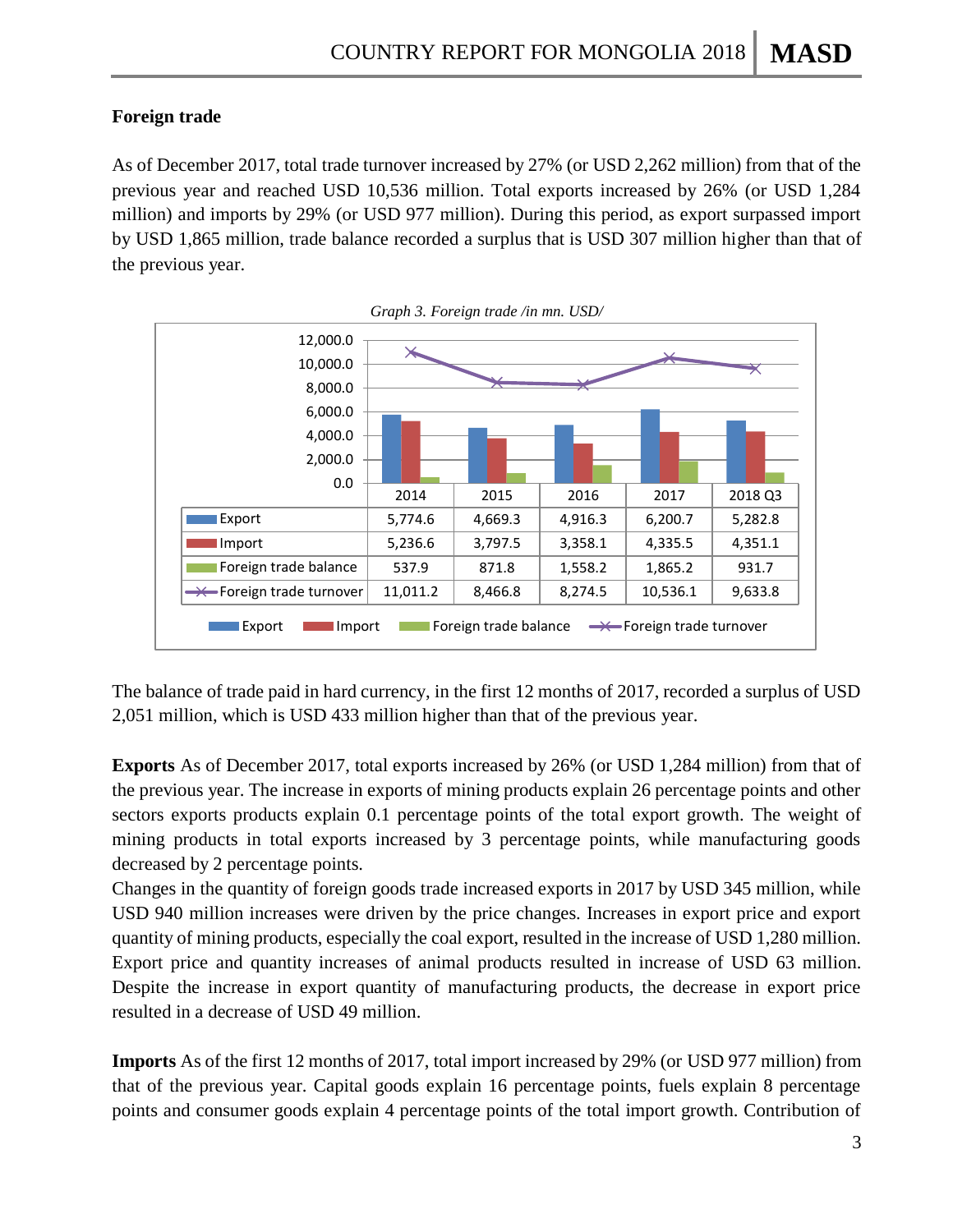consumer goods in the total imports decreased by 5 percentage points from that of the previous year, while contribution of fuels increased by 2 percentage points.

In the first 12 months, USD 780 million increase in imports was driven by the changes in the quantity of imports and USD 198 million increase was due to changes in prices. Consumer goods increased by USD 127 million mainly as a result of the increase in quantity of imports. Capital goods import increased by 48% owing to the change in quantity of imports, while fuels import increased by 48%. As of December 2017, fuels import price is USD 648 per ton.

## **Exchange rate**

In September 2018, the nominal average MNT/USD exchange rate announced by Bank of Mongolia stood at MNT 2,552.13, which showed depreciation of MNT 125 or 5.2 percent over the end of the previous year. A slight appreciation of the Mongolian currency was observed in 2017. This led to a moderate appreciation of the real effective exchange rate which had no significant impact on the country's competitiveness.



In the reporting month, the nominal average MNT/CNY exchange rate announced by Bank of Mongolia stood at MNT 370.83, showing a slight decrease of MNT 0.75 from the ending balance of the previous year.

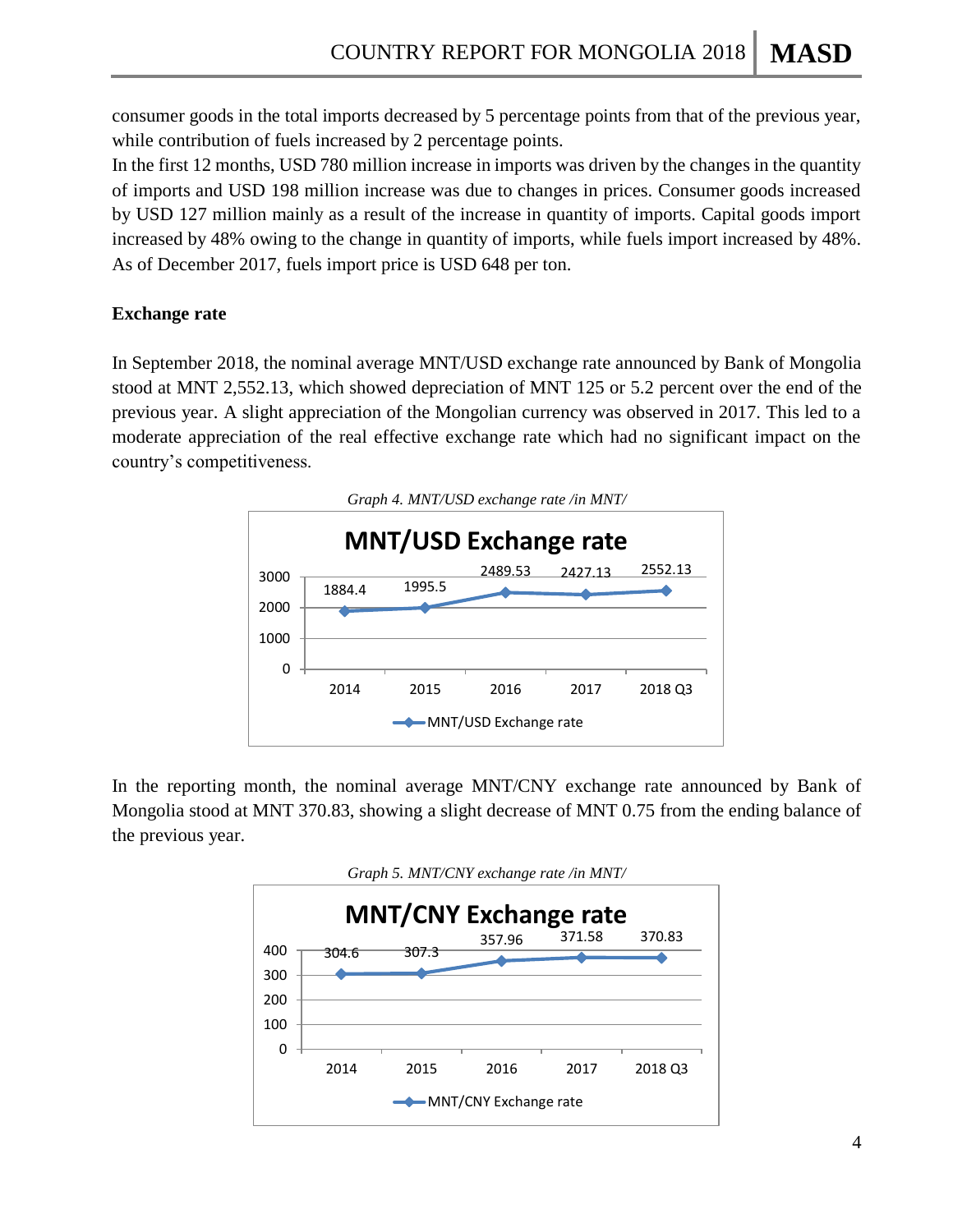### **Inflation**

The consumer price index (CPI) increased from 1.3 percent in 2016 to 6.4 percent in 2017 (6.1 percent in May 2018), but remained below the central bank target of 8 percent. The inflation rate at the end of the third quarter of 2018 stood at 4.6%, which was a 13.2% decrease from the same period of the previous year.



### **Money Supply**

Money supply (M2) reached MNT 17.4 trillion at the end of September 2018, demonstrating a 18.4 percent or MNT 2,7 trillion hike over the same period of the previous year. Improvement in the money supply was mainly due to massive inflows of FDI, strong donor support and the successful refinancing (on better terms) of government guaranteed bonds maturing in 2017 and 2018.



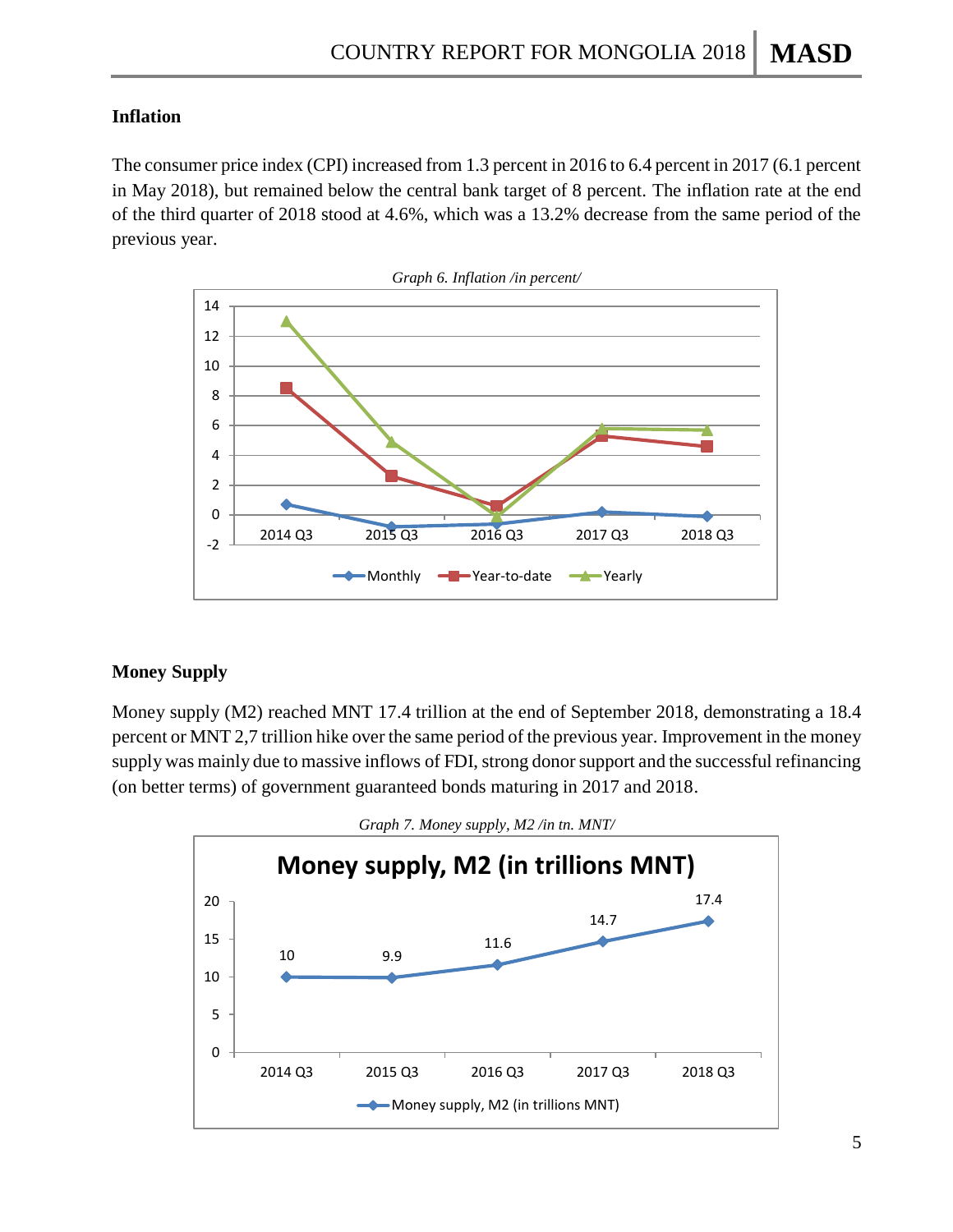### **Loan**

Total outstanding loans to enterprises and individuals reached MNT 15.9 trillion at the end of September 2018, indicating an increase of MNT 2.5 trillion or 18.7 percent over the same period of the previous year.



#### **Deposits**

As of September 2018, total deposits of Mongolia stood at MNT 9.4 trillion, showing an increase of MNT 2.0 trillion or 27 percent over the same period from last year.

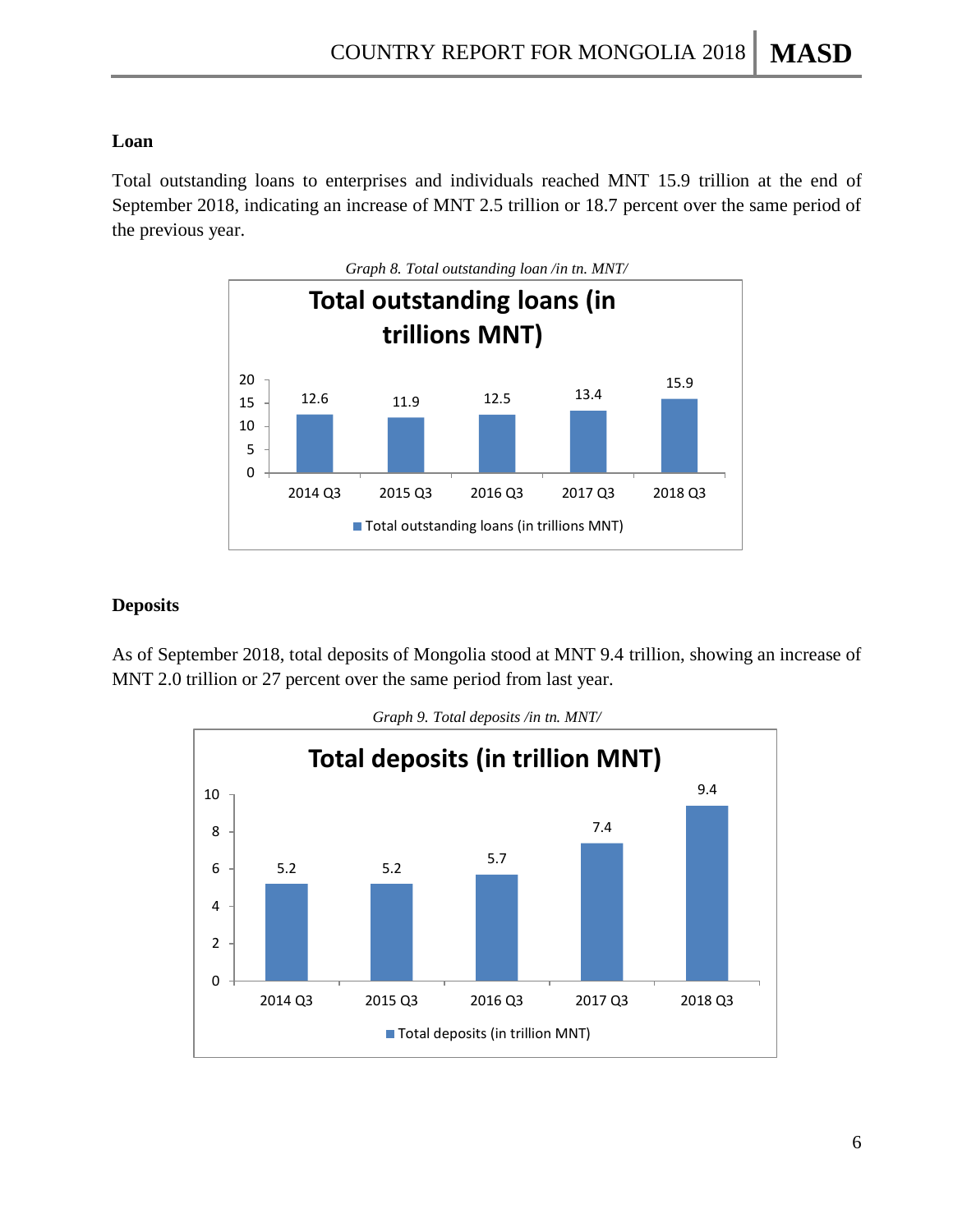# **Foreign Direct Investment**

Foreign direct investment has been the engine of Mongolia's economic growth and is strongly dependent on commodity prices. FDI flows to Mongolia accounted for USD 1.494 billion in 2017, an increase from USD -4.16 billion in 2016, thanks to the increase of metal price. FDI stock also grew to USD 18.02 billion in 2017.



All sectors of Mongolia's economy are open to FDI, including raw materials, sizable livestock and many other sectors with high development potential (mining, food processing, telecommunications, tourism). However, the instability of economic policies and regulations, its geographical isolation, corruption and an inefficient transportation system are important obstacles. The country is 62nd in the World Bank's [2018 Doing Business](http://www.doingbusiness.org/data/exploreeconomies/mongolia) rankings.

Mongolia also expects to reach a combined 16 billion USD through 113 public-private partnerships aimed at sustainable development. Mongolia will also construct its first oil refinery in Q3 of 2018 and expects it to be completed by 2022. Mongolia's main investment partners are China, Canada, Russia, Great Britain, and the United States.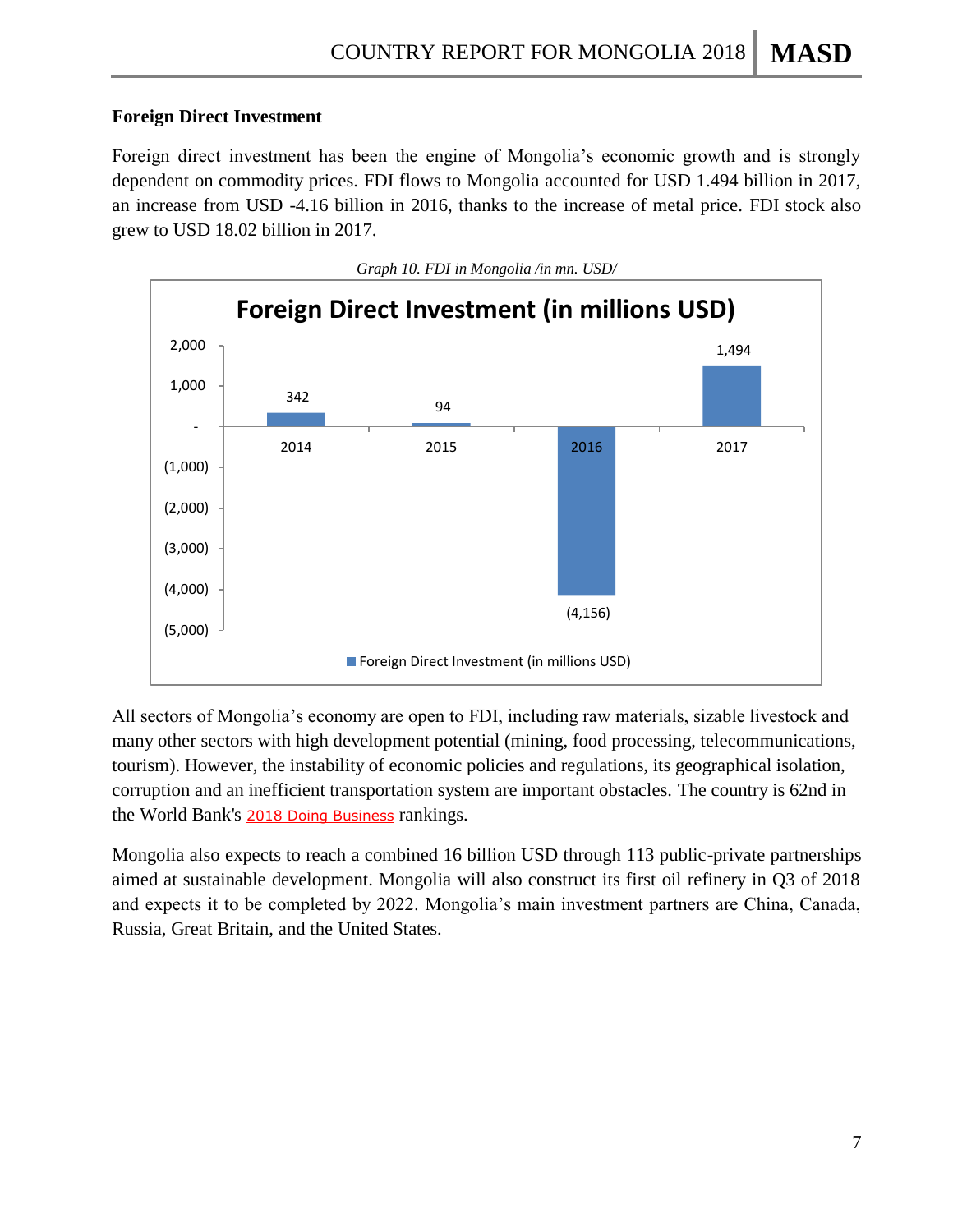#### **Monetary policy rate**



The Monetary Policy Committee meeting was held on 20 September 2018, and it was decided to keep the Policy rate unchanged at 10 percent. As of August 2018, annual inflation measured by the consumer price index has reached 6.0 percent nationwide and 6.4 percent in Ulaanbaatar city. In the medium term inflation is expected to stabilize around the central bank's target rate of 8 percent. Although supply related inflationary pressures are forecasted to decline, demand-pull pressure supported by economic recovery is rising at a nonaccelerating pace. Economic growth continued to gain momentum as mineral exports increased owing to relatively high prices of commodities and investments expanded following economic recovery.

Considering the momentum, the Bank of Mongolia revised its 2018 growth projections up, yet the economy remains highly susceptible to circumstances in external conditions. For instance, exchange rate volatility of togrog in the last quarter reflects direct and indirect effects from rising imports, capital outflows from emerging and developing markets, appreciation of USD against other currencies and changes in commodity prices driven by economic sanctions, set on certain countries, and trade war related factors. In an external environment of rising uncertainties, building resilience of the financial market agents and maintaining internal and external balance of the economy are crucial for the economic stability in the medium to long term. The Bank's decision to maintain the policy rate unchanged is consistent with its aim to stabilize inflation around the target rate and would support business and economic activities.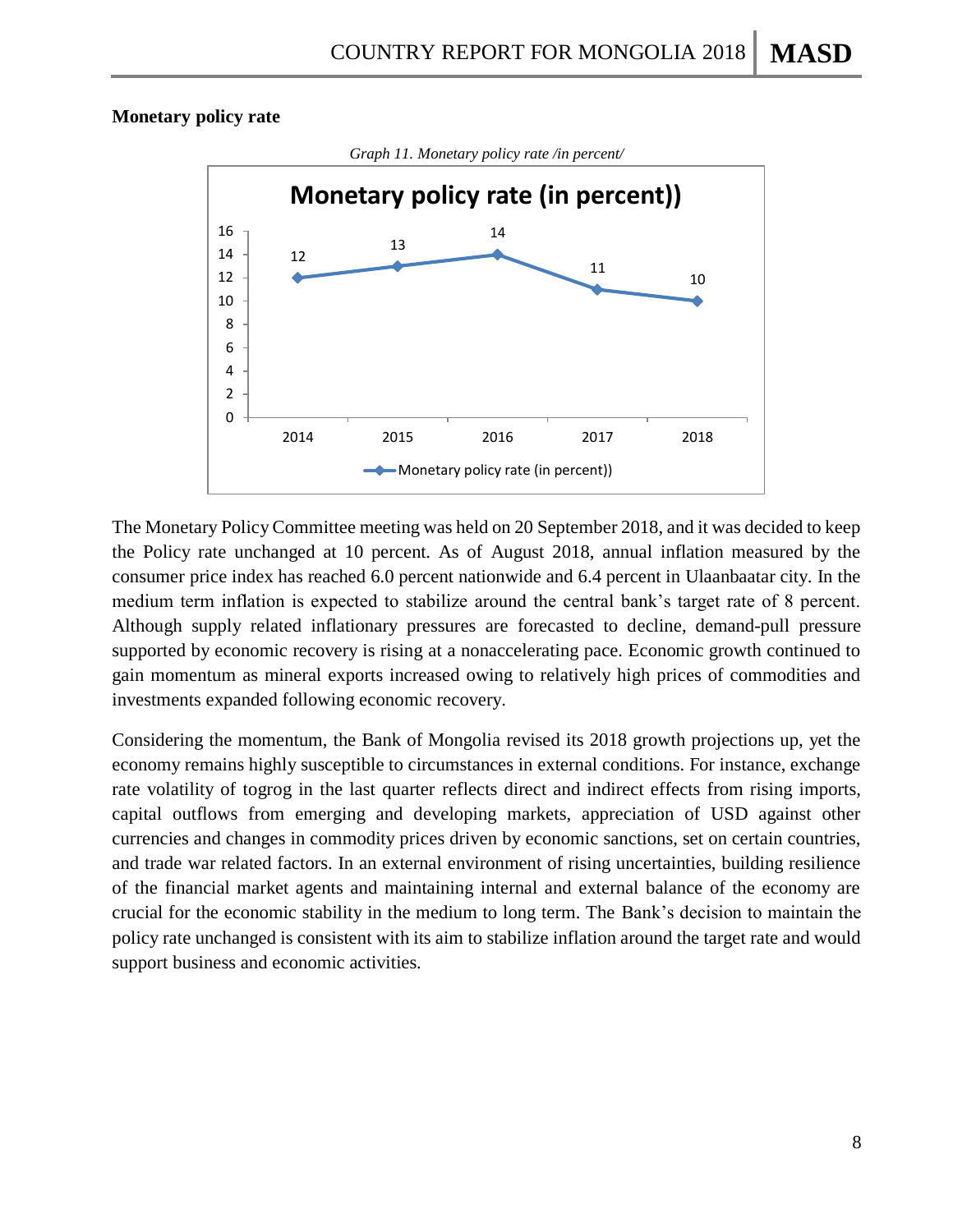### **2. Capital Market Performance Of Mongolia**

#### **2018 at a glance:**

- 5 IPOs and 1 SPO of Q3 2018, 2 more expecting
- Largest number of IPOs in the history of capital market
- TOP-20 Index, market cap hit the record high
- First dual listing
- First RTO
- First ever largest M&A
- Tax reduction will be approved soon

#### **Main indicators of capital market:**

- Market capitalization: **MNT 2,484.9 billion**
- Listed companies: **303** /as of Q2 2018/,
- Listed companies that have filed their financials with MSE: All
- Listed companies that have announced 2017 dividends: **26**
- Average amount of trading in one day, 2017: **MNT 2.36 bln**,
- Number of "Compliant" brokers: **52**

By the end of 2017, market capitalization of capital market rose by 65% or by MNT 996.1 billion since the end of 2016 to reach MNT 2,440.2 billion.



*Graph 12. Market capitalization /in bn. MNT/*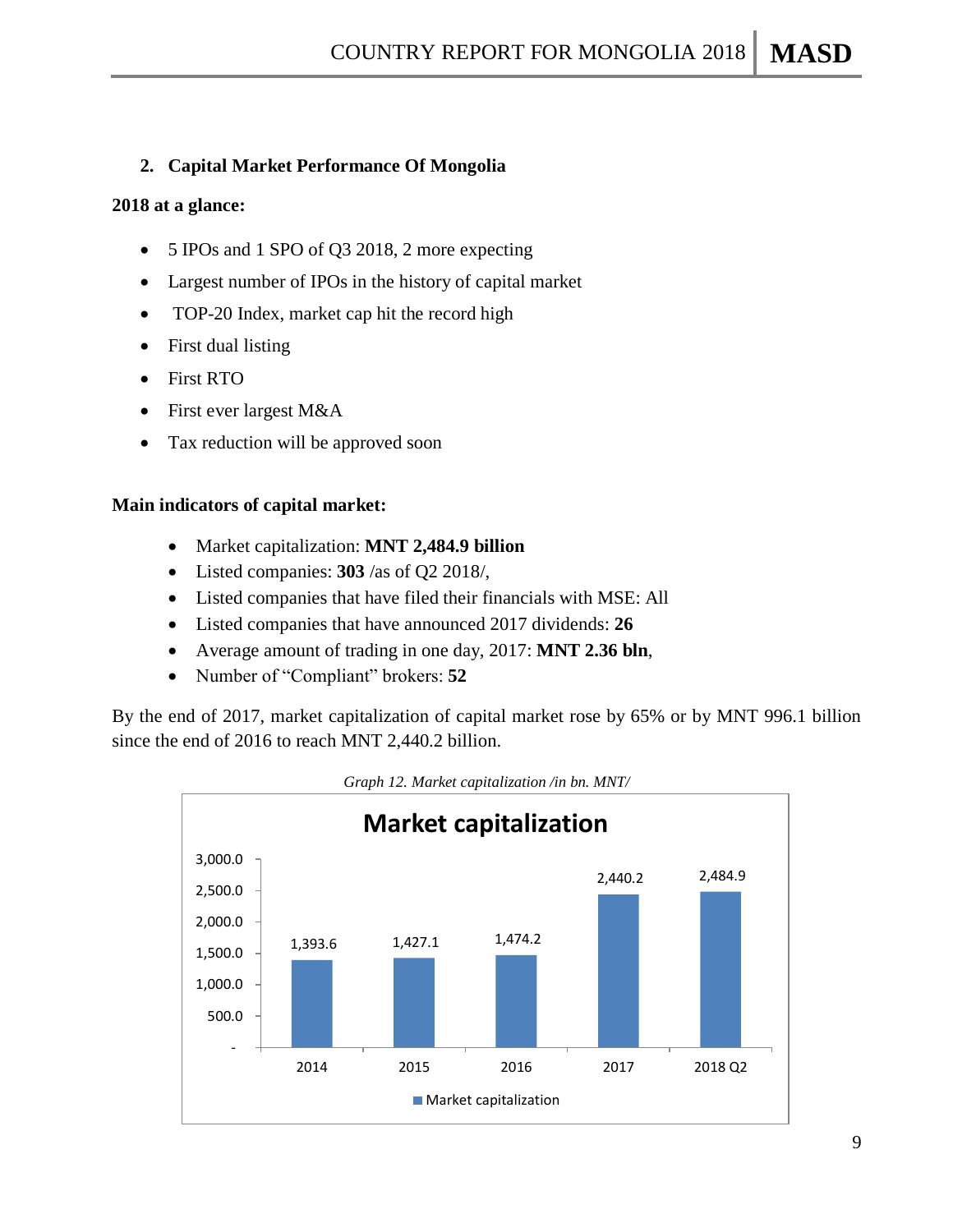#### **TOP-20 Index**

The TOP-20 Index, despite its' continuous decrease between 2011 until 2016, has been increasing since the end of 2016 and it reached the record amount of 23,586.66 units in November 2017. By the end of 2017, the TOP-20 Index recorded a 65 percent or 8,280.9 units increase from the same period of the previous year and stood at 20,736.9.



Besides the Top-20 Index, MSE-ALL Index was put to use since February 2015. By the end of 2017, MSE-ALL Index showed a 33.1 percent or 285.1 units increase from the previous year, standing up at 1146.3 units.